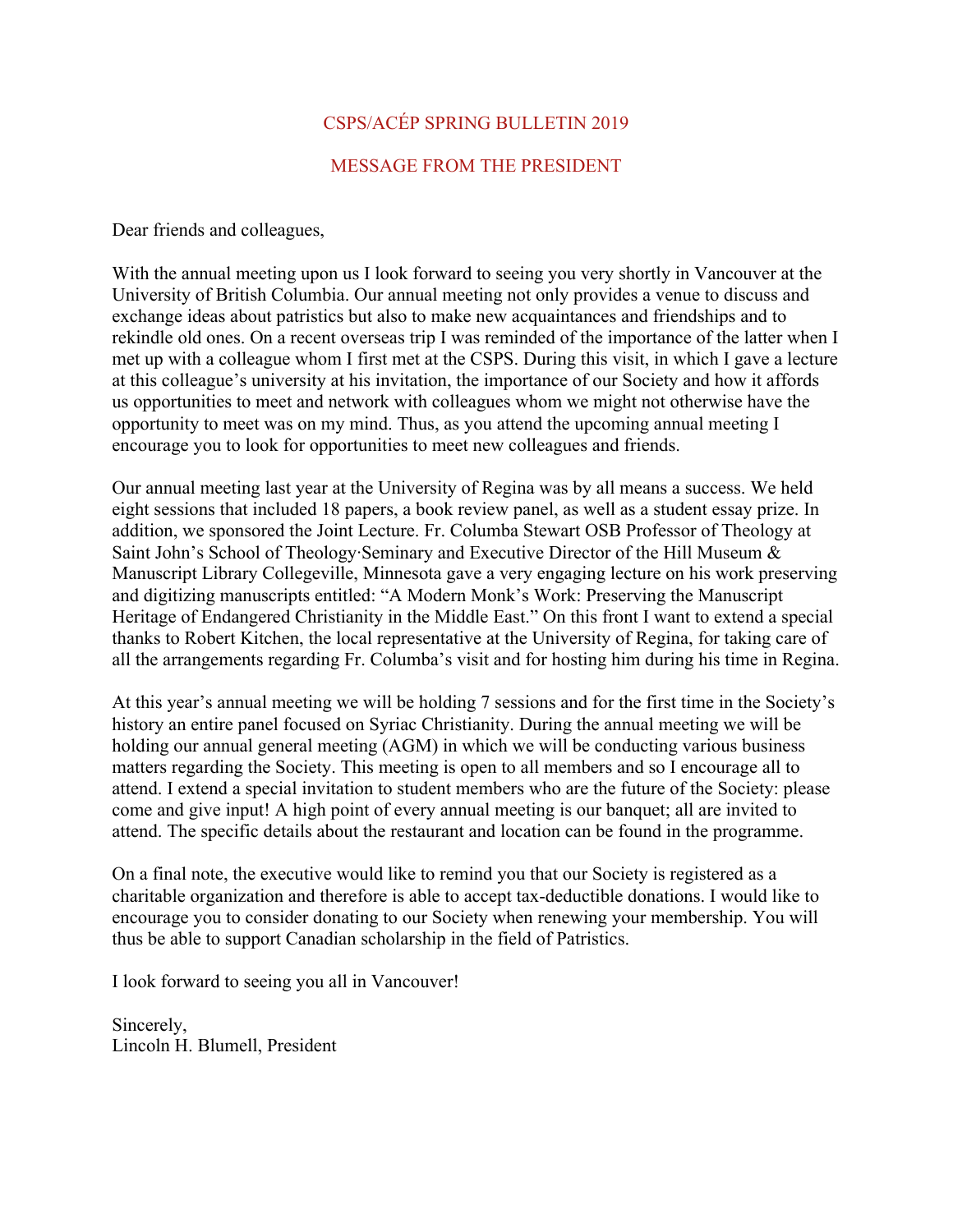# CONGRESS OF THE HUMANITIES AND SOCIAL SCIENCES 2019 CONGRÉS DES SCIENCES HUMANIES 2019

## Canadian Society of Patristic Studies Association canadienne des études patristiques University of British Columbia June 2–4, 2019 PRELIMINARY PROGRAMME

\* Unless otherwise noted, all sessions will be held in the **Buchanan Tower, room no. 323**. \*

|                    | <b>SUNDAY JUNE 2</b>                                                                                                                                                                   |
|--------------------|----------------------------------------------------------------------------------------------------------------------------------------------------------------------------------------|
| $10:30 - 11:45$ AM | CSPS Executive Meeting/ACÉP Réunion du bureau                                                                                                                                          |
| $1:00 - 1:15$ PM   | Welcome/Mot de bienvenue<br>Lincoln Blumell, Brigham Young University (CSPS President)                                                                                                 |
| $1:15 - 2:45$ PM   | <b>Session 1, Early Christian Identity Formation</b><br>Chair/Président: Eric Crégheur, Université Laval                                                                               |
|                    | "Cohabitamus hoc saeculum (Apol. 42.2): Opposition and negotiation in Tertullian's discourse<br>between Christianity and the Roman state"<br>John Elmer Abad, St. Augustine's Seminary |
|                    | "Un évêque égyptien aux prises avec le manichéisme: le Contre les manichéens de Sérapion de<br>Thmuis"<br>Paul-Hubert Poirier, Université Laval                                        |
|                    | "We, Too, Should Offer a Gift": Irenaeus on Oblations both Old and New<br>Ryan L. Scruggs, Ph.D. Candidate McGill University                                                           |
| $2:45 - 3:15$ PM   | <b>Session 2, Student Essay Prize</b><br>Chair/Président: Lincoln H. Blumell, Brigham Young University                                                                                 |
|                    | "Origen and Early Christian Theological Readings of Jesus' Teachings"<br>Robert G. T. Edwards, Ph.D. Candidate University of Notre Dame                                                |
| $3:15 - 3:30$ PM   | <b>Break</b>                                                                                                                                                                           |
| $3:30 - 5:00$ PM   | <b>Session 3, Syriac Christianity</b><br>Chair/Président: Miriam DeCock, Aarhus University                                                                                             |
|                    | "Walking on Water: A New Metrical Homily of Jacob of Serugh"<br>Robert Kitchen, Sankt Ignatios Theological Academy                                                                     |
|                    | "You Have Kept Me in Purity": Virgin Martyrs in the Acts of the Persian Martyrs<br>Tracy Russell, Ph.D. Candidate St. Louis University                                                 |
|                    | "In Pursuit of The Perfect Bishop: The Short Recension of Ignatius and its Reception in<br>Syrian Asceticism"<br>Mikail Berg, Independent Scholar                                      |
| $7:00 - 8:30$ PM   | <b>Craigie Lecture (reception to follow)</b><br>"Rethinking Samuel"<br>Marvin A. Sweeney                                                                                               |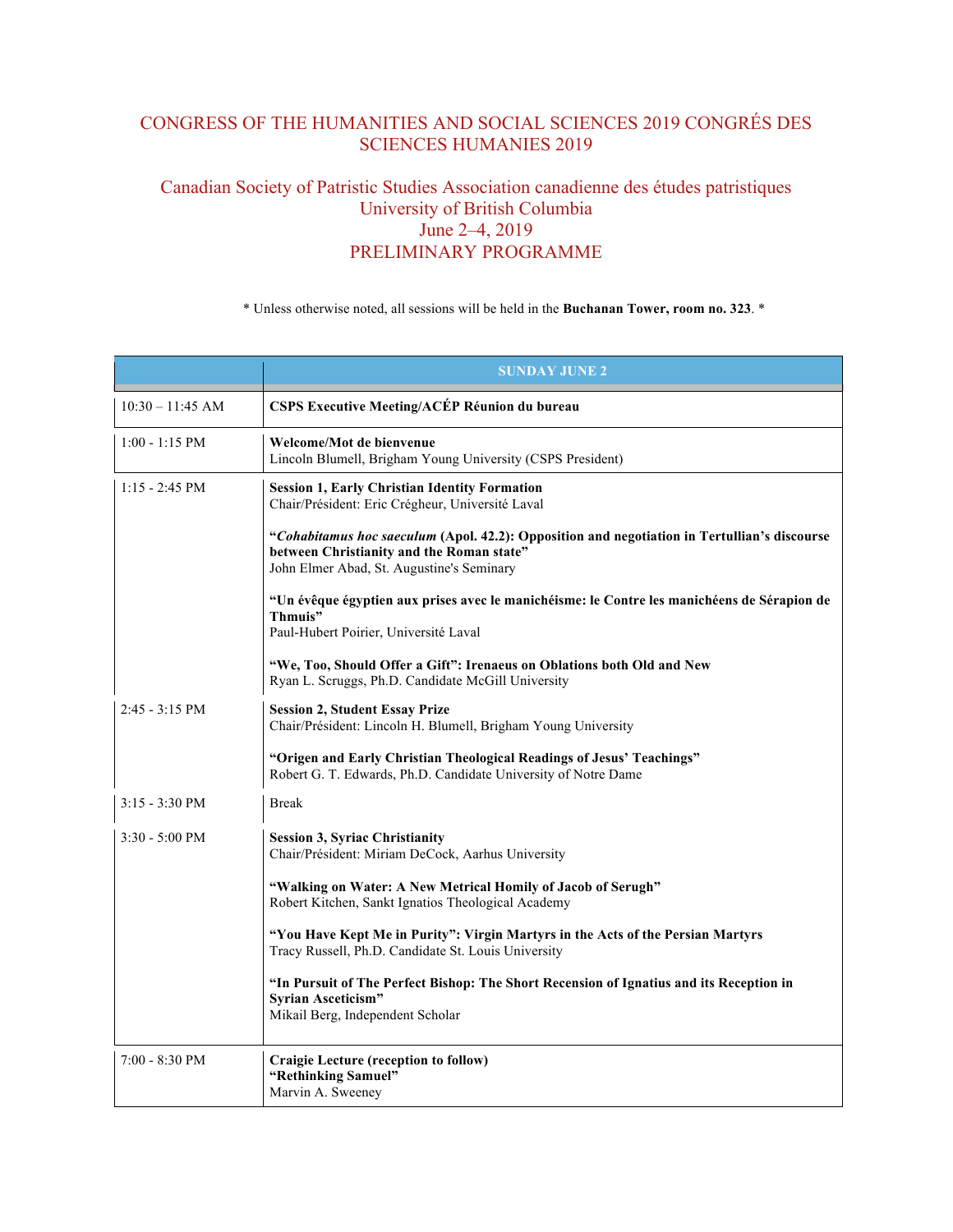| <b>SUNDAY JUNE 2</b>                                                                                                                                       |
|------------------------------------------------------------------------------------------------------------------------------------------------------------|
| Professor of Hebrew Bible at Claremont School of Theology                                                                                                  |
| Lecture Location: Aquatic Ecosystems Research Laboratory (AERL) 120 Reception: Aquatic<br><b>Ecosystems Research Laboratory (AERL) Atrium and AERL 107</b> |

|                          | <b>MONDAY JUNE 3</b>                                                                                                                                                           |
|--------------------------|--------------------------------------------------------------------------------------------------------------------------------------------------------------------------------|
|                          | <b>Session 4, Biblical Exegesis</b><br>Chair/Président: Mona Tokarek LaFosse, Martin Luther University College                                                                 |
| $8:45 - 10:15$ AM        | "Gospel Parables as Paradigms for Biblical Commentary: Origen on Mark 4:34"<br>John Solheid, Ph.D. Candidate Faculty of Theology, University of St. Michael's College, Toronto |
|                          | "Expressions of the 'Anxiety of Influence' in Patristic Biblical Commentary Prefaces"<br>Miriam DeCock, Aarhus University                                                      |
|                          | "Hilary of Poitiers' Uses of "the city" Metaphor"<br>Paul C. Burns, Corpus Christi College                                                                                     |
| 10:15 - 10:30 AM         | <b>Break</b>                                                                                                                                                                   |
| 10:30 AM - 12:00 PM      | Session 5, Apostolic Fathers/1st and 2nd century texts<br>Chair/Président: John Elmer Abad, St. Augustine's Seminary                                                           |
|                          | "Finding a Home within Reception History: The Case of Hospitable Noah in 1 Clement 9-12"<br>Paul Hartog, Faith Baptist Theological Seminary                                    |
|                          | "What's in a Nomen? The Earliest Usages of the Epithet "Christian" outside of the New<br>Testament"<br>Luke Matthews, MA Candidate Brigham Young University                    |
|                          | "Reflections of Age and the Life Course in Shepherd of Hermas 3.10-13" Mona Tokarek<br>LaFosse, Martin Luther University College                                               |
| 12:00 PM                 | Lunch<br>(Informal Student Lunch, details TBA at meeting)                                                                                                                      |
| 2:15 PM - 3:30 PM        | CSPS Annual General Meeting/ACÉP Assemblée générale                                                                                                                            |
| $3:30 - 3:45$ PM         | <b>Break</b>                                                                                                                                                                   |
| $3:45 - 4:45 \text{ PM}$ | <b>Session 6: Christianity and Materiality</b><br>Chair/Président: Robert Kitchen, Sankt Ignatios Theological Academy                                                          |
|                          | "La dernière page du codex Askew: un témoin de la finale longue de l'Évangile de Marc ou<br>un nouvel apocryphe caché sous nos yeux?" Eric Crégheur, Université Laval          |
|                          | "Invocation, Transformation, Soul-direction: Efficacious Utterance in Gregory of Nyssa's<br>Homiletics"<br>Maria Dasios, Ph.D. Candidate University of Toronto                 |
| 5:00 PM                  | <b>President's Reception</b>                                                                                                                                                   |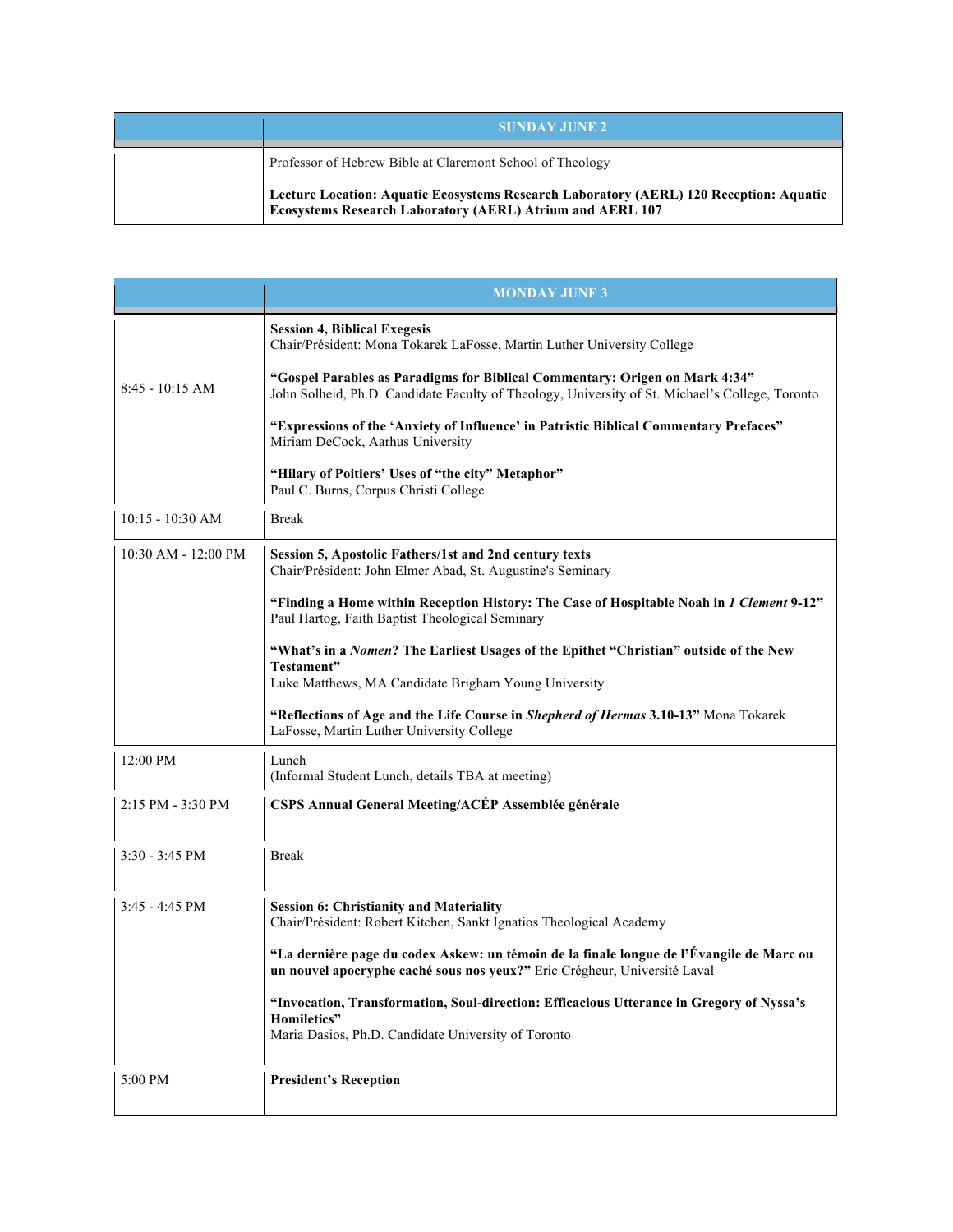|         | <b>MONDAY JUNE 3</b>                                                                              |
|---------|---------------------------------------------------------------------------------------------------|
| 7:00 PM | <b>CSPS Banquet/Banquet de l'ACÉP</b><br>Nuba Kitsalano<br>3116 W Broadway, Vancouver, BC V6K 2G9 |

|                         | <b>TUESDAY JUNE 4</b>                                                                                                                                                                |
|-------------------------|--------------------------------------------------------------------------------------------------------------------------------------------------------------------------------------|
| $8:45 - 9:45$ AM        | <b>Session 6, Augustine</b><br>Chair/Président: Michael Treschow, UBC Okanagan Campus                                                                                                |
|                         | "Augustine's Criteria for Figurative Exegesis in <i>De doctrina christiana</i> " Corine Milad, Ph.D.<br>Candidate University of Toronto                                              |
|                         | To Fear or Not to Fear?<br>A Critical Exploration of Augustine's Use of <i>timeo</i> and <i>metuo</i> in <i>De civitate Dei</i><br>Jimmy Chan, Ph.D. Candidate University of Toronto |
| $9:45 - 10:00$ AM       | <b>Break</b>                                                                                                                                                                         |
| $10:00$ AM - $11:00$ PM | "The Killing Spirit: Augustine's Anti-Manichaean Reception of the Apocryphal Act of Peter"<br>Sean Hannan, MacEwan University                                                        |
|                         | "The Trouble with Thomas: An Augustinian Critique of Aquinas's Soteriology"<br>Robert Kennedy, St. Francis Xavier University                                                         |

## ABSTRACTS

## *Cohabitamus hoc saeculum* **(Apol. 42.2): Opposition and negotiation in Tertullian's discourse between Christianity and the Roman state.**

Was Tertullian anti-Roman? This issue has created polarity of opinion among modern scholars of Roman North Africa. The debate is far from over and it involves various nuances. I shall argue that Tertullian, contrary to the claim of Perkins (2010, 1-13), took a less revisionist approach in his representation of Christian community, both in its dynamics of community formation and its role in society. The construction of the identity of a Christian community rests on two suppositions. First, I shall look at the role of writing (the agency of the author)  $-$  i.e., how writing forms community. We can think of a putative textual community both of Christians and non-Christians, i.e., the readers and interpreters of Tertullian's writing. This includes how Tertullian problematized and re-appropriated the Roman elite's utilization of *memoria*. Second, Tertullian's relationship with the political order will be examined. Is there a framework for the relationship between Christianity and the Roman society at large? As a corollary, we need to inquire how Tertullian negotiated with the role of the emperor and various imperial ideologies, specifically the imperial cult. Finally, can we justify the claim of finding in Tertullian the idea of a Christian empire? My analysis of Tertullian's use of *saeculum* engages this debatable speculation.

John Elmer Abad, john.abad@utoronto.ca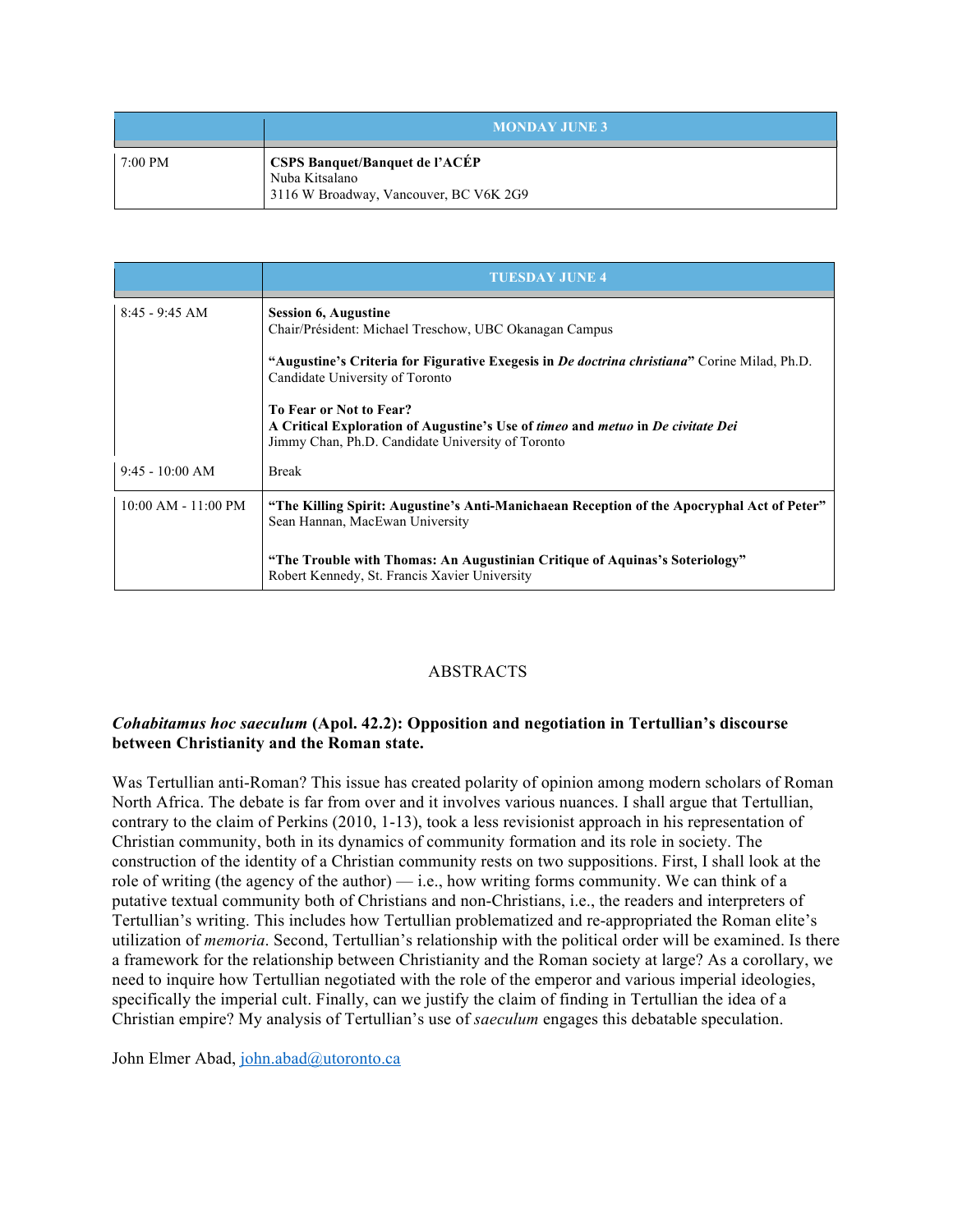## **In Pursuit of The Perfect Bishop: The Short Recension of Ignatius and its reception in Syrian Asceticism**

Ignatius of Antioch championed the monarchical bishop in the early second century, yet early Christians who followed after him interpreted him and his theology differently; this paper seeks to explore how one community could have interpreted Ignatius' ministerial theology differently. In this paper, I explore the short recension of Ignatius, which was written in Syriac, placing it in conversation with other texts of Syrian Asceticism. This paper will show that the redactor of Ignatius' short recension placed great importance on ascetic values, specifically that of perfection. As I follow the scholarly consensus that the middle recension is the authentic Ignatian corpus, the short recension must be a translation. I argue that this translation was performed in a context that was familiar with the Syriac *Book of Steps,* as many of the unique cultural markers of the *Book of Steps* are included or avoided respectively in the redaction of Ignatius' letters. With this comparison, the short recension's theological understanding of authority is derived from perfection, and not the bishop, which is seen in the middle recension. If proven successful, this paper will explain the drastic incongruities between the short recension and the middle recension, as well as explore how a Syrian community read the theology of one of their beloved fathers.

Mikail Berg, mikail.berg08@gmail.com

### **Hilary of Poitiers' Uses of "the city" Metaphor**

Forty years before Augustine began to refine his use of "the city" analogy in his commentary on Psalms 121 to 133, Hilary of Poitiers used distinctive versions of this theme in his own *Commentary on the Psalms*. To the recognizable Biblical applications of the "city" motif, Hilary added experiences of a generic city from Roman literature, rhetoric, and social experience. He applies certain features of this motif both to features in his biblical exegesis and also to various stages of Christian transformation from pre-conversion to ultimate life in glory.

Paul C. Burns, pburns@corpuschristi.ca

## **To Fear or Not to Fear? A Critical Exploration of Augustine's Use of** *timeo* **and** *metuo* **in** *De civitate Dei*

The sack of Rome in 410 had left Augustine's congregation and readers with many fears, including the fear of losing one's life, possessions and dignity. Christians, in particular, were faced with physical and emotional abuse caused by the invasion of the Visigoths as well as the accusations by the pagans who charged that Christianization of the Roman Empire was the reason for the fall of Rome. Under such circumstances, how can one not fear? How does Augustine engage in conversations with his readers (pagans and Christians) amid such fears? In *De civitate Dei*, Augustine invites his readers to revisit the Stoic ideas of passions and rise above their fears to pursue eternal happiness. This paper will first survey Augustine's use of the ten Latin lemmas (and their cognates) in his *magnum opus* that carry the emotional nuance of fear, namely, *timeo* and *metuo*, *pertimesco, trepido, tremo, contremisco, horreo, exhorreo, exhorresco* and *perhorresco*. Then I will focus on how the motif of 'fear' carried by *timeo* and *metuo* (the two most frequently used lemmas) helps to form a rhetoric-textual nexus and bring out the momentum of Augustine's meta-narrative and didactic purposes.

Jimmy Chan, jimmywmc@gmail.com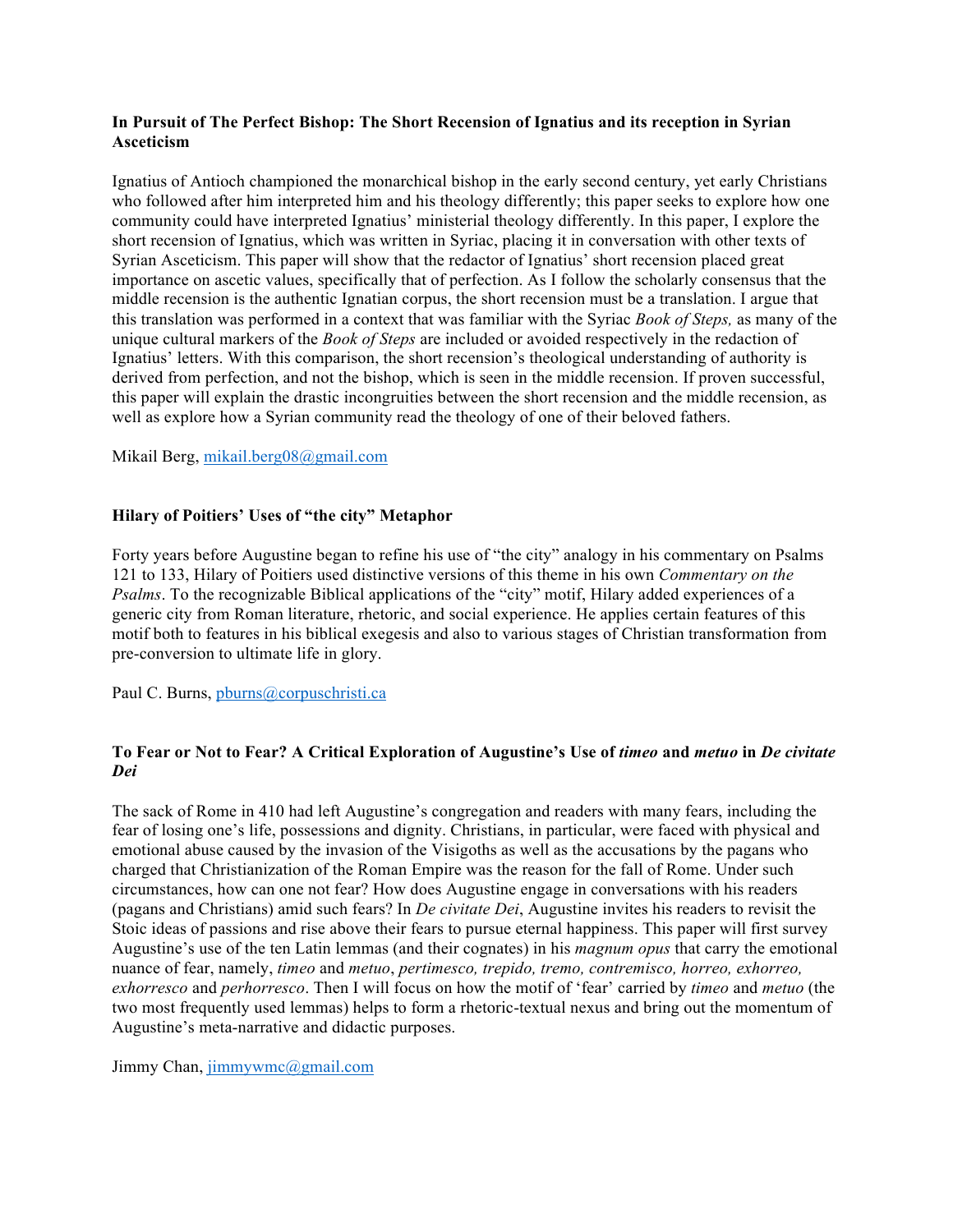## **La dernière page du codex Askew: un témoin de la finale longue de l'Évangile de Marc ou un nouvel apocryphe caché sous nos yeux?**

Négligé par la recherche moderne, le traité gnostique du codex Askew, auquel on donna le titre de Pistis Sophia, se caractérise autant par sa longueur que par son système alambiqué, voire obscur, toujours mal compris aujourd'hui. Le traité se divise en quatre parties, tantô t accompagnées d'un titre tantô t non, et se clô t sur une décoration. Or, après cette décoration, au recto d'un nouveau folio, le scribe a recopié 22 lignes d'un court texte qui n'a apparemment aucun lien avec ce qui précède. Vite rapproché, dès 1869, de la finale longue de l'Évangile de Marc, ce texte, aussi bref soit-il, pose toutefois plusieurs énigmes. Dans cette contribution, nous proposons de nous pencher en profondeur sur ce texte afin d'éclairer la nature de sa relation avec le reste de ce qu'a préservé le codex Askew, avec la finale longue de Marc et avec la littérature patristique, et afin de déterminer si ne pourrions pas avoir sous les yeux le témoin d'un apocryphe chrétien encore inconnu.

## Eric Crégheur, eric.cregheur@ftsr.ulaval.ca

## **Invocation, Transformation, Soul-direction: Efficacious Utterance in Gregory of Nyssa's Homiletics**

In his homily *On the Day of Lights* (or *On the Baptism of Christ*), Gregory of Nyssa describes how ordinary objects and persons—the stone of the altar, common bread, a man no different from the mass of men— are consecrated and rendered extraordinary through the combined powers of word and action. In his *Homily on Theodore the Recruit*, he describes a process of "soul-direction" that accords near-magical powers of persuasion to sensual media like visual imagery and the spoken word. In addition to theorizing these processes and their powerful material and spiritual effects, Gregory litters his homilies with prayers and invocations, perhaps more recognizable forms of efficacious utterance.

This paper examines numerous forms of efficacious utterance drawn from these two homilies. Ultimately, I argue that in these examples from Gregory of Nyssa's homiletic corpus we encounter language both theorized and deployed in quasi-materialist terms. I gesture towards philosophical, rhetorical, and magico-medical contexts that may inform this often-neglected facet of Gregory's language, and discuss its role in the Nyssen's sacramental and pedagogical poetics.

Maria Dasios, m.dasios@utoronto.ca

### **Expressions of the 'Anxiety of Influence' in Patristic Biblical Commentary Prefaces**

Early Christian biblical exegetes were faced with the challenge of justifying the production of new exegetical works while simultaneously presenting their exegesis as faithful to received tradition. From time to time, these exegetes expressed anxiety, even if feigned, about adding another book to the pile, as it were. In this paper I will analyze a selection of such discussions by three authors in the Greek tradition, namely, Origen (*Hom Ps. 80* 1.1; *Comm. John* 6), Cyril of Alexandria (*Comm. Twelve Proph*. Pref; *Comm. John* Pref.), and Gregory of Nyssa (*Hom Song of Songs* Pref). I will examine both their articulation of this tension, as well as their solutions to the potential problem. This analysis will help us to better understand how these influential authors thought about their place within the exegetical tradition, and how they thought about their exegesis in relation to Scripture itself.

Miriam DeCock, mirde@cas.au.dk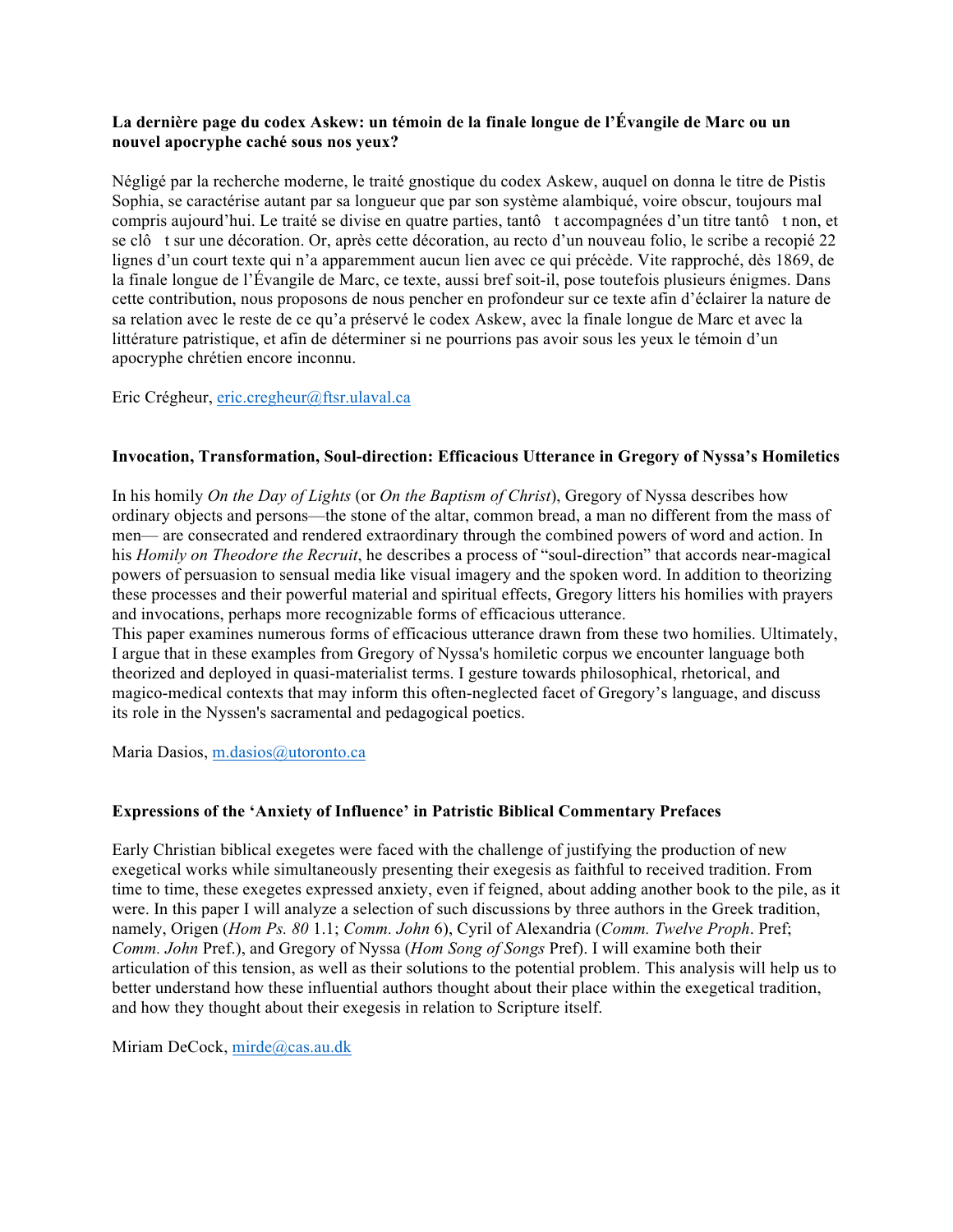## **Origen and Early Christian Theological Readings of Jesus' Teachings**

This paper argues that Origen receives an established tradition of valuing and interpreting Jesus' teachings as a corpus, and that he transforms it in two main ways. First, he extends the unity of Jesus' teachings to comprise all the teachings of Scripture. Second, he places Jesus' words within the salutary economy of the Logos, in which Jesus' teachings work both to describe and to enjoin the divine life; when one puts these words into practice, one is taken up into this divine life. This paper also places Origen's understanding of the salutary role of Jesus' words in the context of other second and third century understandings of the same. Origen, who is following Irenaeus and Clement of Alexandria, formulates his own theological reading of Jesus' teachings in disagreement with various gnostic approaches to both the form and the saving function of Jesus' teachings.

Robert G. T. Edwards, Robert.G.Edwards.87@nd.edu

## **The Killing Spirit: Augustine's Anti-Manichaean Reception of the Apocryphal Act of Peter**

In the *Contra Adimantum* (393-394 CE), an anti-Manichaean tract, Augustine finds himself arguing in favour of the power of the Holy Spirit to take a life. His opponent Adimantus has complained that the episode of Ananias and Sapphira in the canonical book of Acts makes for poor scripture, since it is unbecoming of Peter to cause deaths by way of the Spirit's power. In response, Augustine points not to another canonical text, but to the apocryphal Act (not Acts) of Peter, in which Peter harnesses the power of the Spirit to cause paralysis in his own daughter. This paper will argue that Augustine's use of the Act of Peter, a text that may date to as early as the late second century, attests to the ongoing influence of apocryphal texts on his thought, even as he was in the process of overcoming his own Manichaean past.

Sean Hannan, HannanS@macewan.ca

## **Finding a Home within Reception History: The Case of Hospitable Noah in** *1 Clement* **9- 12**

*1 Clement* 9.4 declares that Noah "preached regeneration," and "through him the Master saved the living creatures that entered into the ark in concord." This second Clementine reference to Noah (cf. 7.6) appears within a series of Hebrew Scripture illustrations. The lengthy case of Abraham immediately follows: "For his faith and *hospitality* (φιλοξενία) a son was given unto him in old age" (10.7). Chapter 11 appends, "For his *hospitality* (φιλοξενία) and godliness Lot was saved from Sodom." Chapter 12 adds, "For her faith and *hospitality* (φιλοξενία) Rahab the harlot was saved," because she had sheltered the Hebrew spies who "entered into" (ει ση λθον) her house. Numerous scholars have compared *1 Clement* 9-11 with James 2, Romans 4-5, and/or Hebrews 11, and Mark Wilson has examined the role of Noah within *1 Clement* as a whole (2014). Nevertheless, scholars have overlooked a key implication—the structure and vocabulary of this passage suggests that Noah also practiced *hospitality*, thus paralleling the instances of Abraham, Lot, and Rahab that immediately follow. This intimation of Noahic hospitality (φιλοξενία) by welcoming the "living creatures" who "entered into" (ει σελθόντα) his ark could inform theological "environmental ethics" through a thicker reading of his ministry (λειτουργία) of hospitality.

Paul Hartog, hartog.paul@gmail.com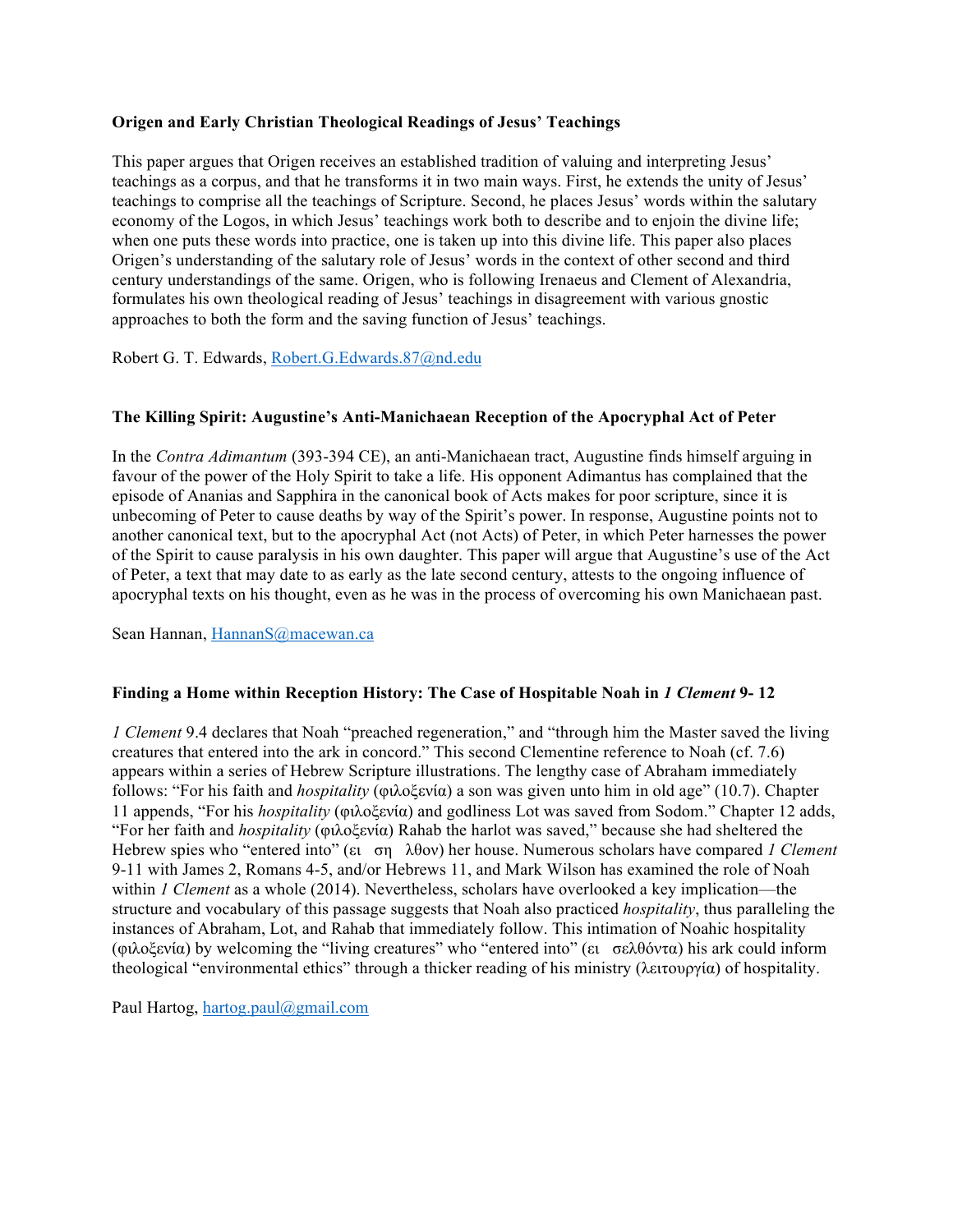### **The Trouble with Thomas: An Augustinian Critique of Aquinas's Soteriology**

Following Henri Bouillard's lead, Joseph Wawrykow has argued that (1) there are significant developments in Thomas Aquinas's doctrine of grace and merit throughout his career and (2) the major authority for these developments is Augustine's mature thought on grace. Indeed, Wawrykow convincingly argues for Augustine's influence, especially in Aquinas's thought on justification (*initium fidei*) and the grace of perseverance. Aquinas's distinction between two kinds of eternal happiness (natural and supernatural ends), however, opens gaps between his teaching on grace and Augustine's, gaps which reverberate through Aquinas's soteriology and reveal sharp divergences from Augustinian theology.

Robert Kennedy, rkennedy@stfx.ca

### **Walking on Water: A New Metrical Homily of Jacob of Serugh**

Jacob of Serugh (d. 521) reputedly wrote over 700 Syriac metrical homilies, most of which have not been found. A recently published volume of 160 newly edited homilies includes "When Our Lord Walked Upon the Waves of the Sea" which treats both the Feeding of the Five Thousand and the Walking on the Water (Matthew 14:13-33) as a connected narrative. Jacob's close reading presents a distinctive interpretation: Jesus perceives the disciples' apathy towards his miraculous multiplication of the loaves and fish, and sends them ahead on the stormy sea to be taught a lesson by the natural elements. Simon's short walk on the water becomes the critical example for the Church.

Robert Kitchen, robertardellekitchen@gmail.com

#### **Reflections of Age and the Life Course in** *Shepherd of Hermas* **3.10-13**

In Hermas's *Visions* 1-4, the church is personified by an elderly woman (1.2.2, 3.11.2) who becomes progressively younger (3.11-13). In the explanation of her first three forms within the vision, the physical appearance and emotional states of each is described: an elderly woman who is weak (3.11), an old (but younger) woman who is somewhat rejuvenated (3.12), and a younger, beautiful woman who is rejuvenated and strong (3.13). In her final appearance, she appears as an even younger virgin bride (4.2.1- 2). The explanations in 3.11-13 reflect the spiritual "health" of the church, as exemplified by Hermas himself earlier in the visions. In this paper, I compare the images and emotions in 3.10-13 with what we can understand about the adult life course in the ancient Mediterranean world. The explanation of the physical appearance and emotions of the woman-as-church reflects paradoxes of the (especially male) adult life course: elderly people were both wise and weak; older adults might find themselves poor in old age especially if they did not have children or heirs, but the vision speaks of becoming an heir in old age; younger adults frequently grieved the deaths of loved ones, but were also at their most powerful stage of

life. For the 2<sup>nd</sup> century audience of this text, references to the adult life course reflected their own experiences of aging and watching others around them age. The reversal of these stages conveyed a communal sense of renewal and stability (3.13.4). By turning the familiar upside down, the desired transformation of the community became clear.

Mona Tokarek LaFosse, mlafosse@luther.wlu.ca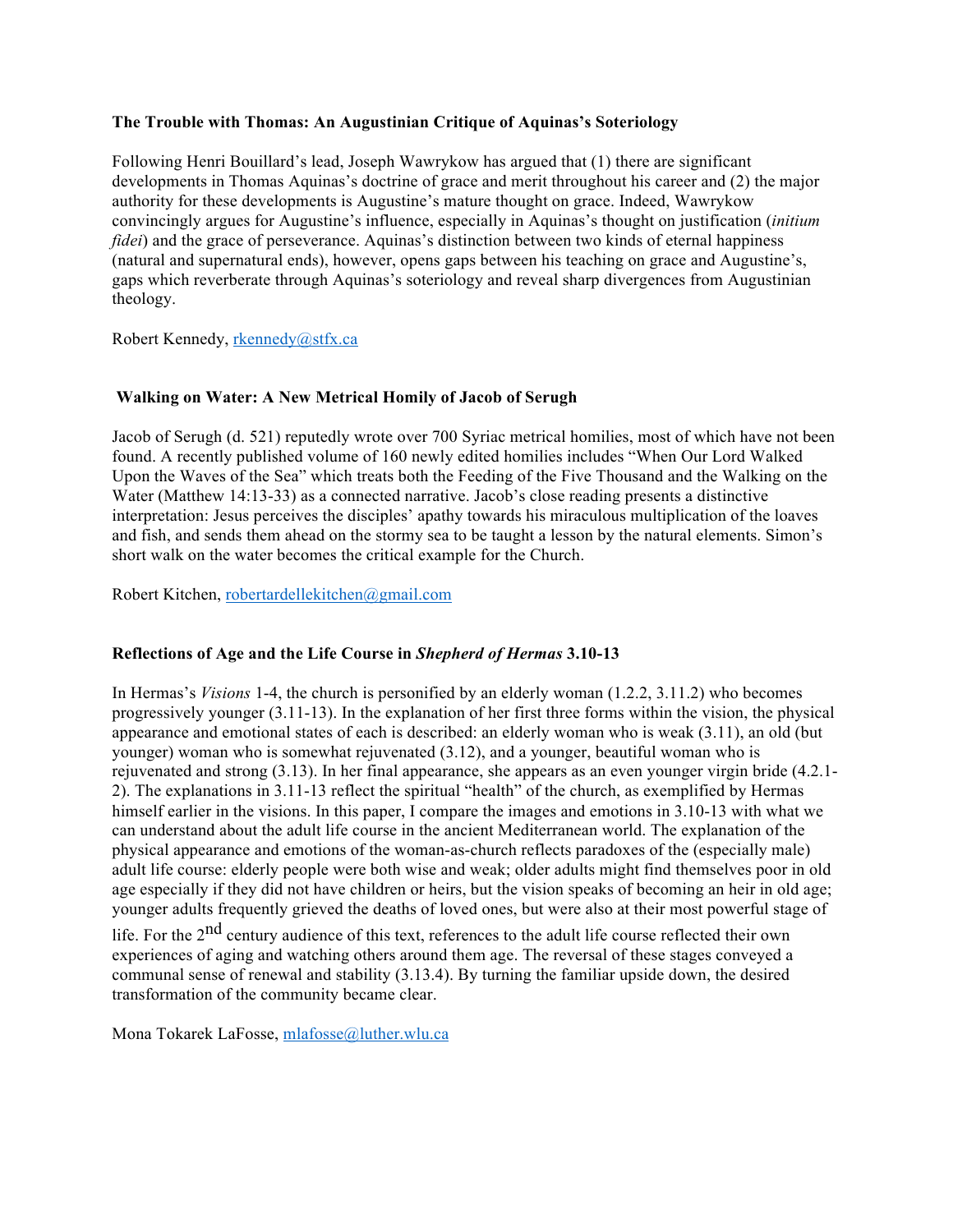### **What's in a** *Nomen***? The Earliest Usages of the Epithet "Christian" outside of the New Testament**

This paper surveys the earliest usages of the term "Christian" (Χριστιανός), by Christian and non-Christian authors, in an attempt to elucidate the earliest connotations of the epithet. The earliest sources that employ the epithet are Josephus, Pliny the Younger, Tacitus, Suetonius, and Ignatius of Antioch. While Greco-Roman authors tended to employ the epithet to identify early Jesus followers who venerated Christ and whose worship practices and codes of conduct separated them from larger society, for Christian authors the term was used to delineate themselves from their Jewish co-religionists and for persons who submitted to ecclesiastical authority and were willing to suffer for the name of Christ. This paper, therefore, seeks to revisit these sources in conversation with one another in an effort to provide a multifaceted view of the earliest uses of this epithet.

Luke Matthews, matthewslc@ldschurch.org

### **Augustine's Criteria for Figurative Exegesis in** *De doctrina christiana*

This presentation will explore Augustine's criteria for figurative exegesis in his *De doctrina christiana*. On the one hand, Augustine cautions against confusing literal and figurative expressions: what is literal must not be taken as figurative, and what is figurative must not be taken as literal (*doc. Chr.* 3.10.14). On the other hand, Augustine asserts that scriptural passages must be interpreted historically and literally *as well as* figuratively and prophetically (*doc. Chr.* 3.12.20). This paper seeks to reconcile these two statements: a close examination of Augustine's terminology and his exegetical examples reveals that he applies the two approaches to different biblical genres.

Corine Milad, corine.boersma@mail.utoronto.ca

### **Un évêque égyptien aux prises avec le manichéisme: le Contre les manichéens de Sérapion de Thmuis**

Si l'on exclue les traités anti-manichéens d'Augustin et les Acta Archelai, et si l'on fait abstraction des ouvrages qui ne sont plus connus que par des fragments, il existe trois grandes réfutations anciennes du manichéisme intégralement conservées, le Contre la doctrine de Mani d'Alexandre de Lycopolis, le Contre les manichéens de Titus de Bostra et le Contre les manichéens de Sérapion de Thmuis. Dans cette communication, nous présenterons les principales caractéristiques de la réfutation de Sérapion.

Paul-Hubert Poirier, paul-hubert.poirier@ftsr.ulaval.ca

### **"We, Too, Should Offer a Gift": Irenaeus on Oblations both Old and New**

In the fourth book of Against Heresies, Irenaeus makes a case for the ongoing relevance of sacrifice in the age of the church in the form of eucharistic oblations. This paper seeks to explicate the exegetical and theological strategy of Irenaeus that would warrant such a claim. How does the one divine economy posited by Irenaeus lead not only the fulfillment of the law by Gospel, but also to the fulfillment of the Old Testament sacrificial system by eucharistic oblations?

Ryan L. Scruggs, ryan.l.scruggs@gmail.com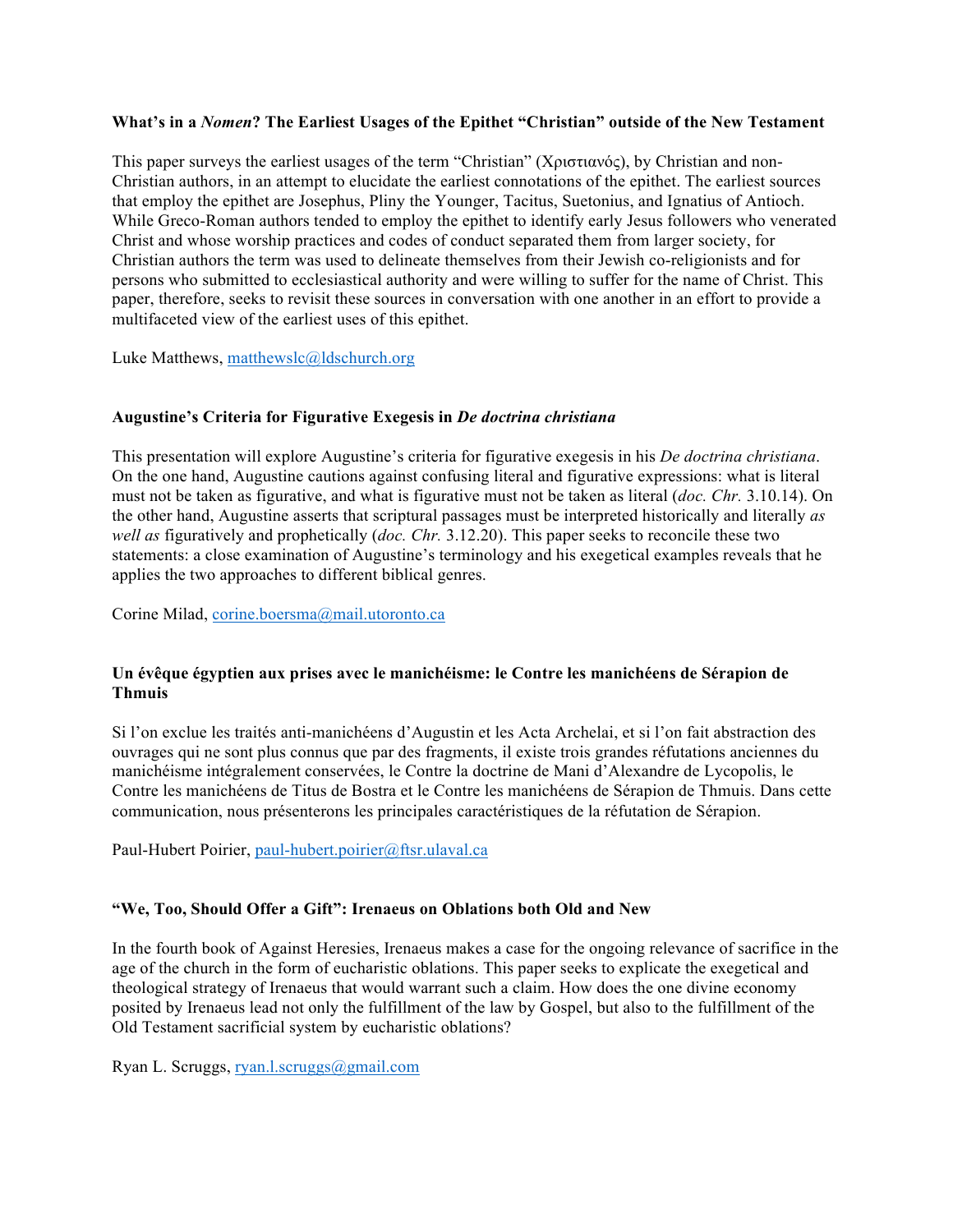#### **"You Have Kept Me in Purity": Virgin Martyrs in the Acts of the Persian Martyrs**

This paper will examine the trope of virginity in two fifth-century Syriac virgin martyr texts: the *Martyrdom of Martha* and the *Martyrdom of Tarbo*. Whereas previous scholars have attempted to explain the centrality of virginity in these texts by appealing to the religious context of Zoroastrianism in the Sasanian Empire, I argue that these texts are much more highly dependent on inherited Greek literary tropes regarding female virginity and Christian martyrdom than has been recognized. A closer examination of the thematic similarities with earlier literary models of virginity and martyrdom provides a better starting point for examining the discourse of asceticism promoted within these martyr narratives. Tracy Russell, tracy.russell@slu.edu

### **Gospel Parables as Paradigms for Biblical Commentary: Origen on Mark 4:34**

In Origen's *Commentary on the Gospel of Matthew*, we see him come upon the parable of the unforgiving servant in Matt 18:21-35. Focusing his attention on the king likened to the kingdom of heaven, who began to recon accounts, Origen pauses for a moment and expressed something of a hermeneutical principle for explaining parables: "we must think about every parable whose explanation has not been recorded by the evangelists as follows..." He goes on to cite Mark 4:34, which said that Jesus explained everything in private to his own disciples. This was a standard go-to passage for Origen when he wanted to use the difference between Jesus' disciples and the crowds to illustrate the distinction between Christian philosophers and the rest of the Christians. Origen then likened Jesus' parables to his own writing activities, stating that he did not entrust some things to writing, simply because he recognized human limitations with regard to the depths of scripture. Nevertheless, he said: "We set forth other things, however, in a limited way to provide an exercise for ourselves and those who will read these words." Here, we have a window into Origen's understanding of the aim of writing commentaries: to provide he and his students, as well as other readers, with an intellectual exercise to maximize their capacity for understanding. This paper will use this passage to help think about the intellectual and social dynamics in the making of his commentaries, giving us access into the lived experiences in Origen's Caesarean school.

John Solheid, john.solheid@mail.utoronto.ca

## NOUVELLES/NEWS

Congratulations to Naoki Kamimura, who will give a plenary lecture, "Augustine and the Guidance of Souls," at the XVIII International Oxford Patristics Conference in August.